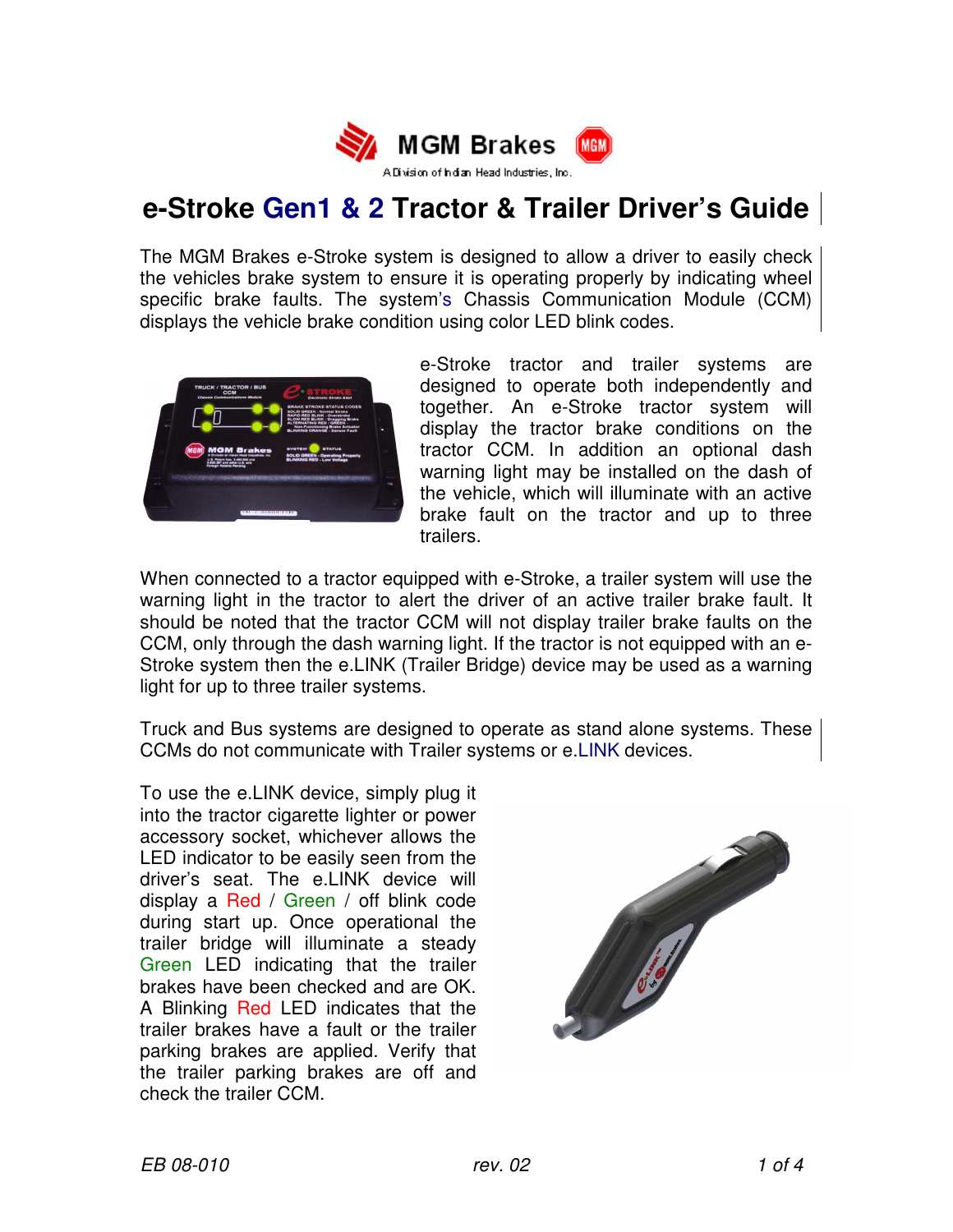If the e.LINK LED remains off, this indicates no communication is present between the e.LINK device and the Trailer CCM or a Tractor e-Stroke System is present. The e.LINK device is designed to work only when a Tractor e-Stroke System is not present on the Tractor.

The e-Stroke CCMs and e.LINK device use multicolor LED lights (Green, Red, Orange) which will indicate the brake condition for each wheel when the following procedures are applied:

## **Stationary Vehicle Inspection**

A stationary brake inspection may be conducted using e-Stroke by following this simple procedure:

- a) Chock wheels.
- b) Release parking brake.
- c) Start engine and build brake system air pressure to 100-110 psi.
- d) Verify that the CCMs or e.LINK device have completed the start up blink sequence and the status LED is Green. This start up period will finish within 1 minute.
- e) Apply and hold service brake foot pedal one time only to 90-100 psi for 2 seconds minimum, release foot pedal and wait 12 seconds minimum.
- f) Observe Tractor / Truck / Bus / Trailer CCM LED lights for:
	- System Status Fault
	- Brake Stroke Status Fault
- g) Observe e.LINK device LED for trailer brake condition, if applicable.

#### **Notes:**

- CCM Blink codes are held for 5 minutes after the first brake application.
- CCM Blink codes will be displayed in real time with additional brake applications.
- Brake stroke status codes are only valid when CCM System Status LED is Green.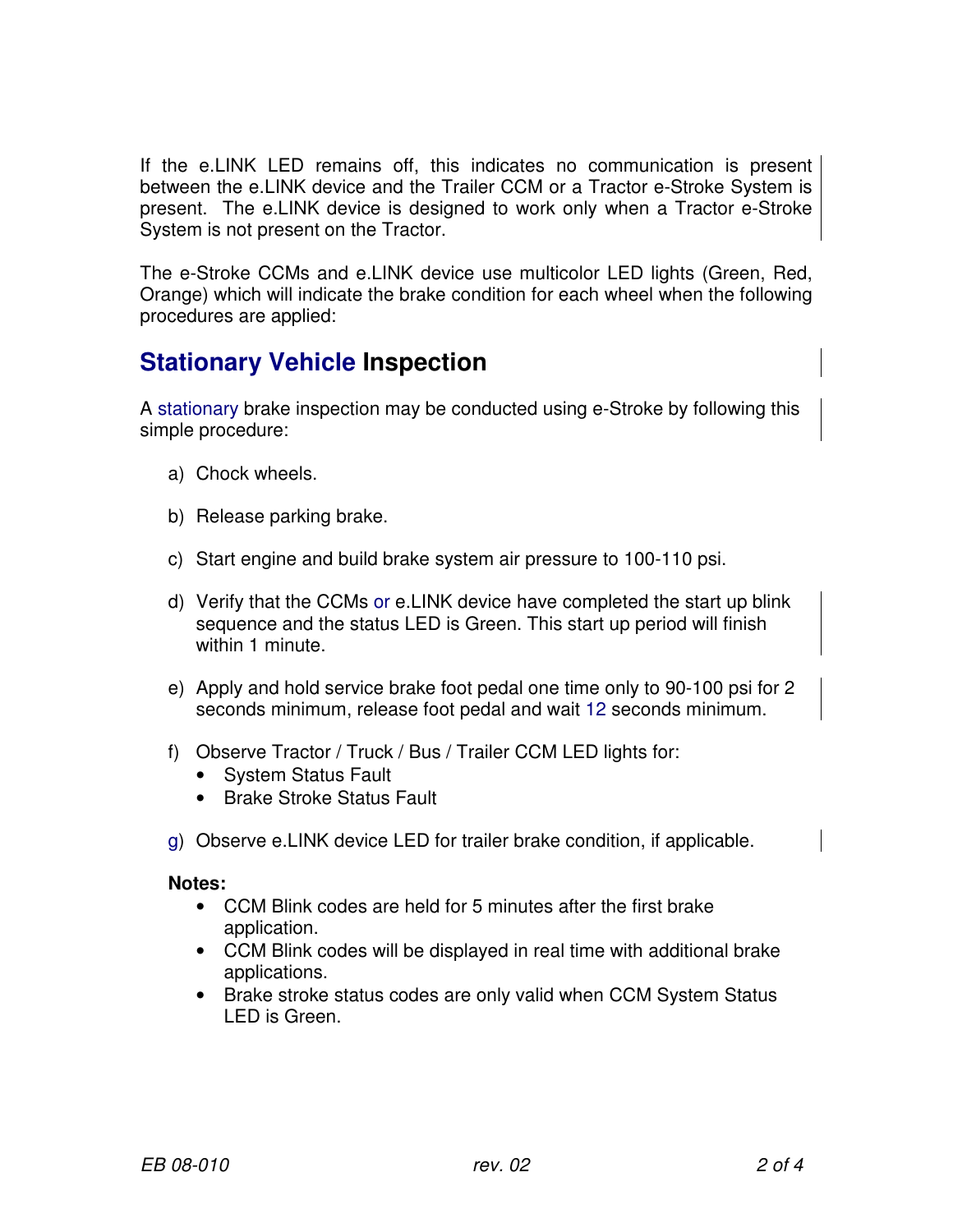### **e-Stroke Gen 1& 2 Communication Flow Chart for Tractor & Trailer Applications**